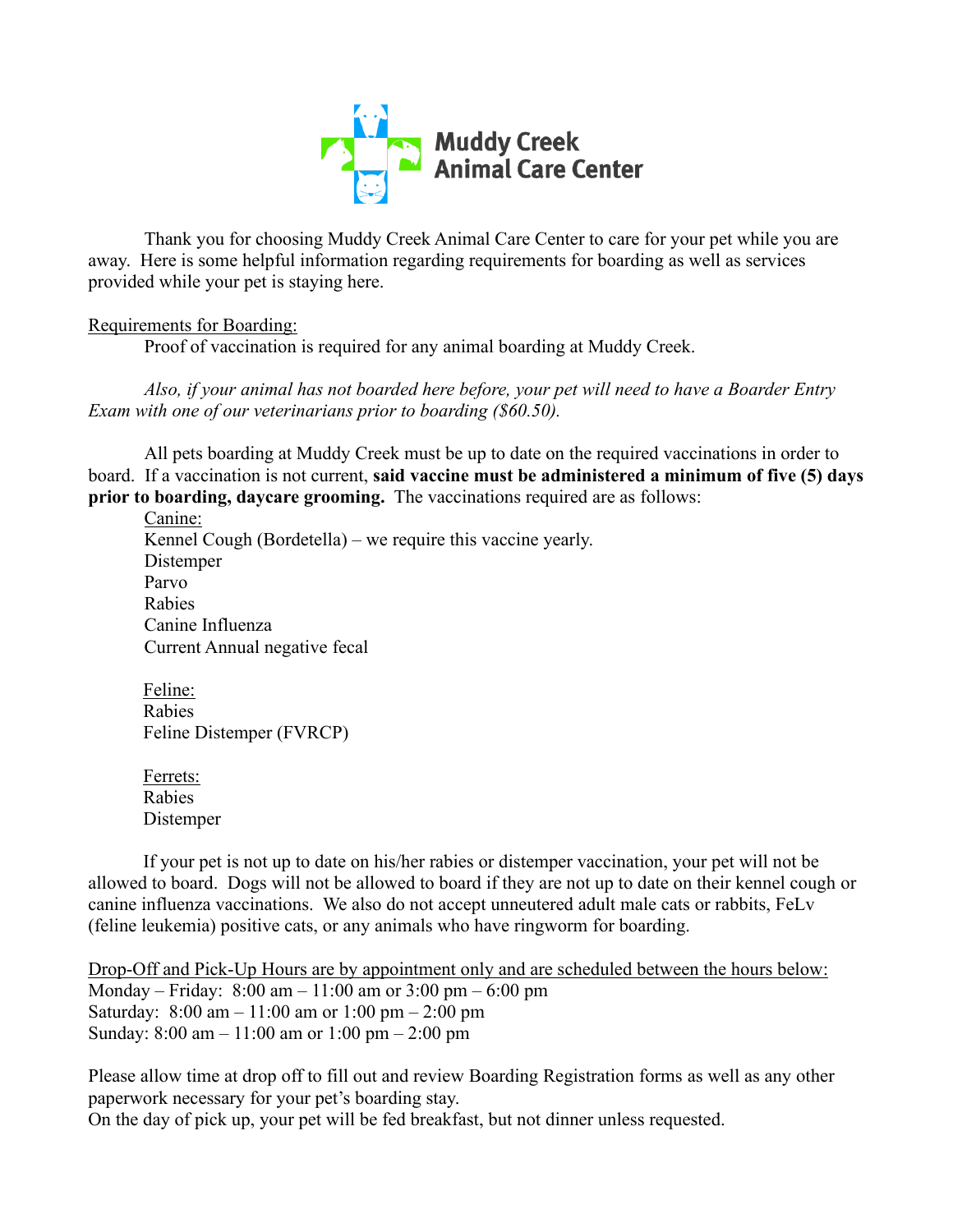### Pricing:

Please note you will be charged for the day of drop off regardless of the time your pet is dropped off. On the day of pickup, if you pick your pet up before 11:00 am you will not be charged for boarding that day. If your pet is groomed on the day you are picking up, you will only be charged for grooming services and not for boarding that day. We recommend calling the grooming department before pickup, to coordinate a pickup time.

If you would like to have your pet groomed during their stay, please schedule an appointment with our grooming department. Their direct phone number is (978) 948-5361.

Kennel Boarding (any size dog): Single Run, Regular Season (Labor Day – Memorial Day) \$45 per day per dog Single Run, Peak Season (Memorial Day – Labor Day) \$47 per day per dog Double Run, Regular Season (Labor Day – Memorial Day) \$83 per day Double Run, Peak Season (Memorial Day – Labor Day) \$85 per day Little Paws Loft\* (dog breeds up to 35#): Regular Season (Labor Day – Memorial Day) \$51 per day per dog Peak Season (Memorial Day – Labor Day) \$53 per day per dog

\*Little Paws Loft price includes three playtimes in small groups in our fenced in yard per day.

| Cat Tail Inn:                                                                 |                  |
|-------------------------------------------------------------------------------|------------------|
| Single Occupancy (one cat in condo, either four floor unit or one floor unit) | $$36.50$ per day |
|                                                                               | per cat          |
| Double Occupancy (two cats in one four floor condo)                           | $$55.50$ per day |
| Meow Manor (up to four cats in a spacious Meow Manor condo)                   | \$79 per day     |

#### Puppy Care Boarding (dogs under 6 months old only)

Puppy Care Boarding is available in our **Kennel** Department for dogs under the age of 6 months. The price is \$53 per day and this includes 3 exercise sessions. If there are other puppies boarding while your pet is boarding, the puppies will be exercised together during these sessions, otherwise your puppy will be out with an Animal Care Attendant only.

#### Special Care Dog Boarding

Special Care Dog Boarding primarily benefits our older canine boarders in our Kennel Department. The price for Special Care Dog Boarding is \$66 per day. This price includes 3 Piddle walks (walks outside for elimination purposes only) per day as well as extra bedding, placement closer to the entrance to the main hospital area and administration of any oral or topical medications. If your dog requires injections (i.e. insulin), the \$7.50 per injection cost will still apply. If you wish to sign your dog up for exercise sessions (15 minute sessions outside) in addition to the included piddle walk(which are for elimination purposes only), the cost of \$8.50 per session will apply.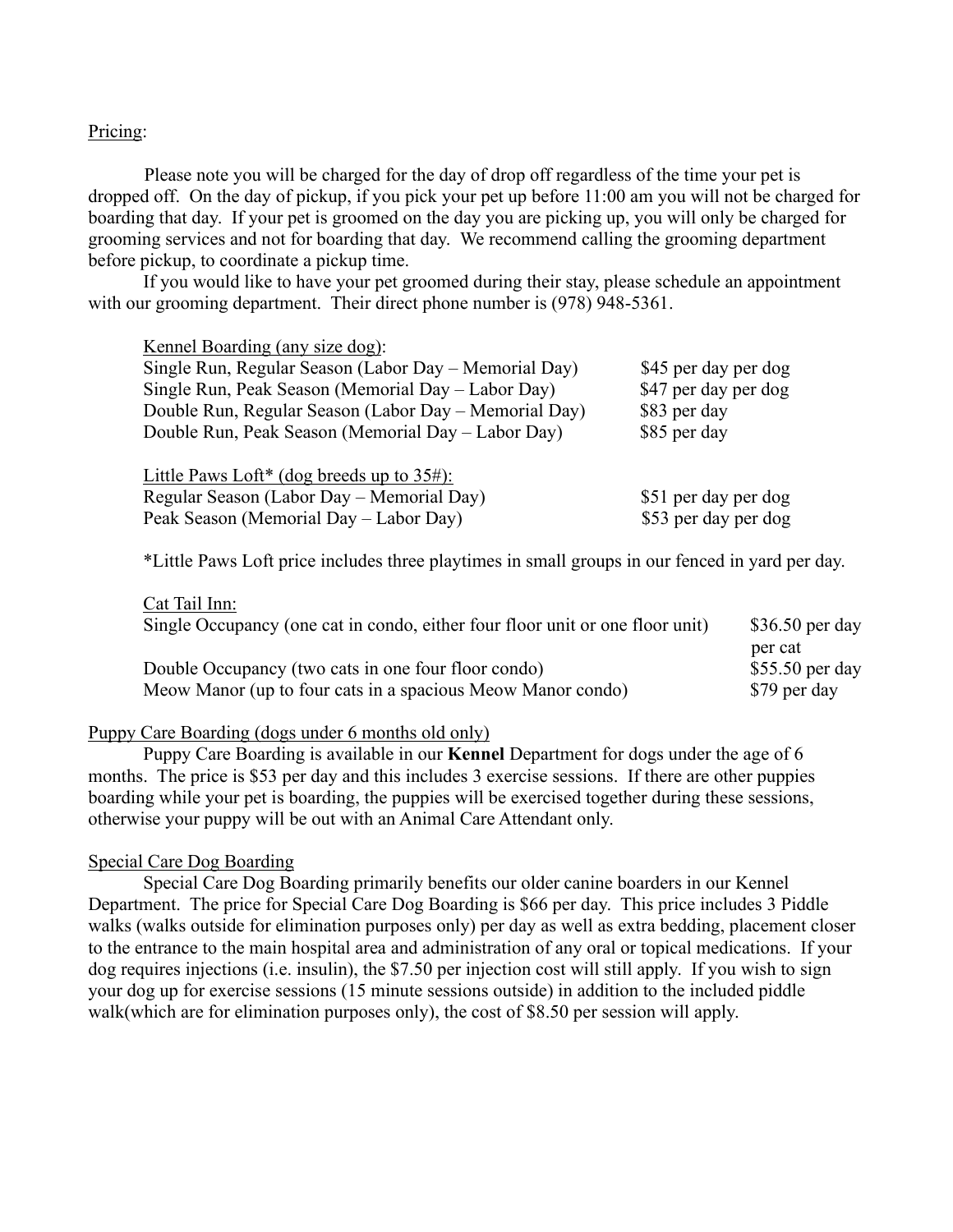### Exotic Pet Boarding (Rabbits, Hamsters, Guinea pigs and Ferrets)

Exotic Pets board in the Cat Tail Inn. There are designated units for ferrets, which include the cage only. Ferret owners are required to bring all bedding, litter, food or other supplies required to care for your ferret. The cost for Ferret boarding is \$30 per day for the first ferret, and \$15.00 per day for each additional ferret. This price includes three harnessed walks per day.

Rabbit, hamster and guinea pig owners are required to bring all supplies needed during boarding (i.e. food, litter, shavings, etc.) as well as your exotics cage. The cage you bring is where your exotic will be staying for the duration of the boarding time. The cost for Rabbit Boarding is \$18 per day per rabbit

#### Miscellaneous Notes

Each boarding department provides bedding for your pet. We also offer dry food at no additional cost. If your pet is on a prescription diet\*, eats wet food\*\* or eats a variety of food that we do not offer, you are encouraged to bring this at the time of drop off, as we may not have it on hand. We recommend bringing enough food for your pet's stay, plus a bit extra in case the stay needs to be extended. As storage space is limited, please limit the amount of food you bring to an amount that will be used during the stay (plus a few days extra).

Each pet may also bring up to three (3) personal belongings for their stay (toys or bedding) in addition to any food, treats or medication. We do not accept stuffed dog beds, as we are unable to launder them.

The complimentary dry food offered in the Kennel, Little Paws Loft and Cat Tail Inn is Hill's Science Diet Sensitive Stomach & Skin Formula. We sell Science Diet Sensitive Stomach & Skin wet food for dogs and cats if you wish to purchase that here, but if your dog or cat prefers another brand, the pet owner would need to supply said food.

\*Some prescription diets are available for purchase at Muddy Creek. If your pet is not a Muddy Creek veterinary client, we would require a prescription from your regular vet if it is a variety that we carry. Please call to inquire if you wish to purchase prescription food to ensure that we have it in stock.

Pet owners will fill out a Registration Form with feeding, medication and other instructions on the day of drop off or a week prior over the phone as well as a Consent to treat form in case your pet requires medical attention during its stay. Pet owners are required to leave a valid emergency contact number (you may leave several if you like). The emergency contact(s) must be over the age of 18, within the continental United States, reachable by telephone and authorized to make decisions for your pet during its stay. We do not accept e-mail addresses or your pet's veterinarian as a form of emergency contact. If you plan on leaving a number of a person who is not the pet owner, please advise your emergency contact person that you are leaving their contact information regarding decisions for your pet.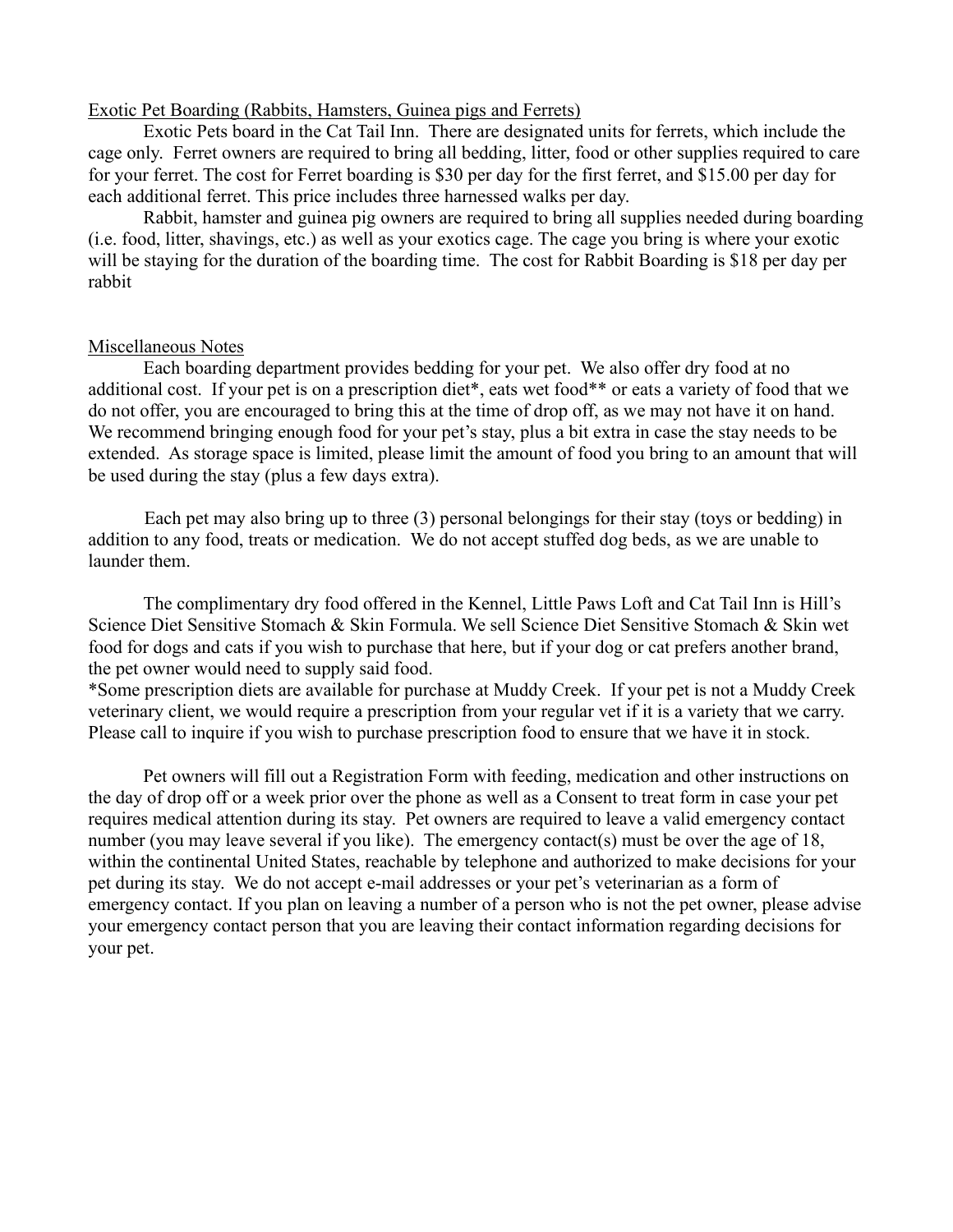#### Medication Administration:

All of our Animal Care Attendants are trained to administer oral and topical medications. Pet owners must provide all medications to be administered. A medication administration fee applies to any medications (including vitamins and supplements) administered during boarding. The fee is per pet, \$4.30 for once a day administration or \$7.50 for two or more times per day administration. Please see below if you have a diabetic pet.

If your pet will be taking medication while he/she is boarding, the medication must be in its original labeled bottle separate from any food or other medications (i.e. each medication labeled in its own separate bottle) and we will need to know the name of all medications as well as specific instructions on how to administer said medications. If you give your pet's medication in a food or treat, please bring these as well. If your pet's medication is a controlled substance, we are required to count out the medication at check in and have pet owners count the medication to verify quantity. For controlled substances, we will only take the amount necessary for your pet's stay plus a few days extra in case the stay needs to be extended, as Animal Care Attendants must count the medication before and after administrating each time the medication is administered.

If your pet requires subcutaneous fluid administration, pet owners are required to provide the fluids, setup and needles. The fee for subcutaneous fluid administration is **\$19.00 per administration.**

#### Diabetic Pet Boarding:

All of our Animal Care Attendants are trained to administer insulin injections. In order to monitor the food and water intake as well as bathroom habits, diabetic pets must board separately from their siblings. If your animal is on a prescription diet or a specific brand of food, please bring this with you for boarding. Pet owners must provide insulin and syringes. Please bring enough for your pet's stay plus a few days extra in case the stay needs to be extended.

The fee for insulin injections is **\$7.50 per injection.** Our feeding/injection schedule for diabetic pets is typically to feed at 7:00 am and 7:00 pm, then give their insulin injections at 7:30 am and 7:30 pm.

#### Additional Services:

We also offer some optional services for your pets during their stay. If you are interested in signing your pet up for any of these activities during his/her stay, you will have the opportunity to do this at check in.

#### Kennel:

**Fido's One-on-One Time:** \$8.50 per session per dog (up to 3 times daily). This is a fifteen minute session where your dog will be taken to a quiet area to spend some quality one-on-one time with an Animal Care Attendant.

**Exercise Sessions:** \$8.50 per session per dog (up to 3 times daily, weather permitting). These are fifteen minute sessions where your dog is taken by an Animal Care Attendant to our fenced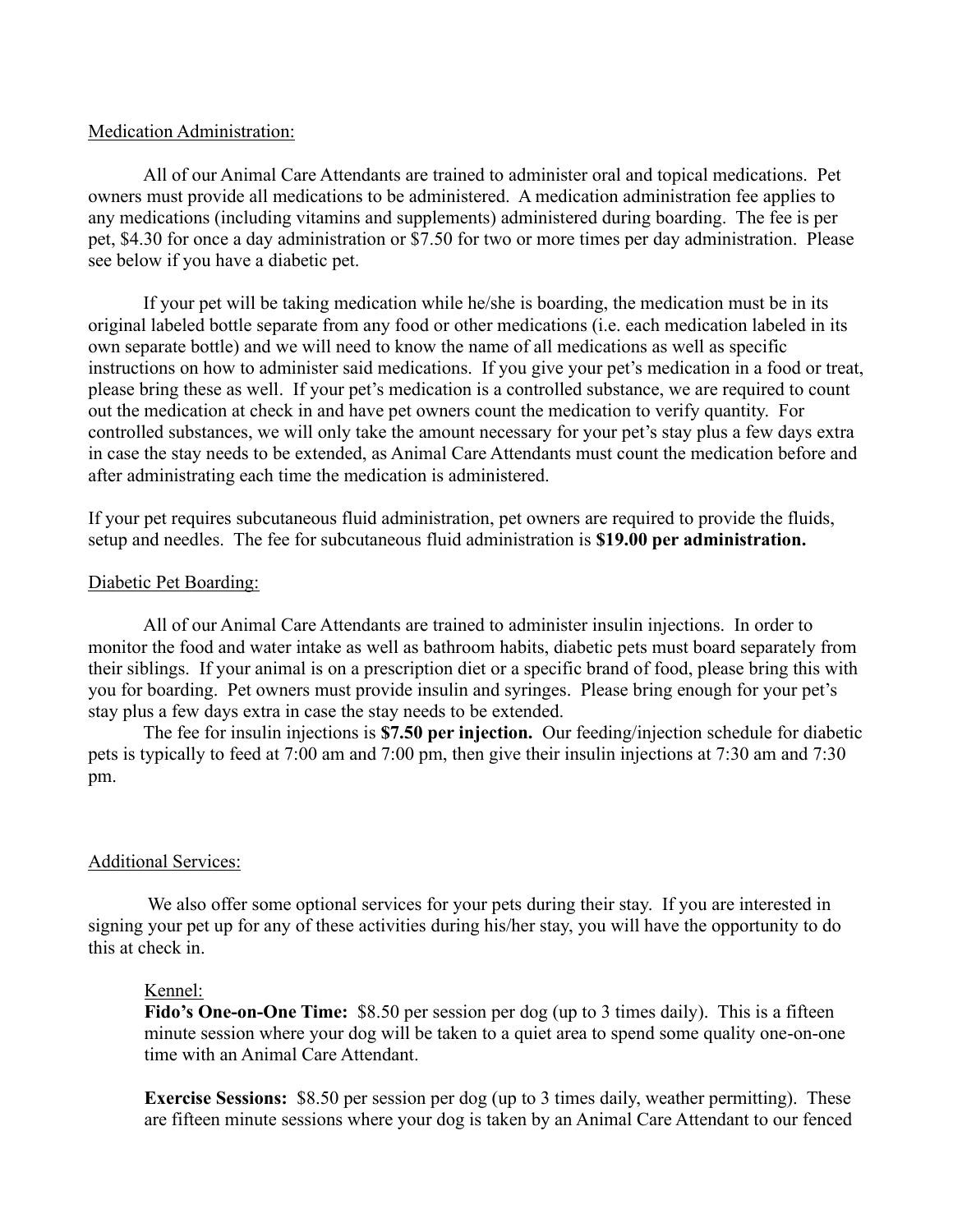in backyard to play outside. These are done individually, however if you have more than one dog staying in our kennel, siblings may participate in exercise sessions together.

**Daycare while boarding:** \$21.00 per day per pet (offered Monday-Saturday). This service allows regular daycare dogs to socialize with their friends during the day. They go out for five runs outside on the turf for 30 minutes a piece. This service is for dogs that have already been assessed prior to boarding and plan on doing daycare regularly.

# Little Paws Loft:

**Alone Cuddle Time:** \$7.50 per session per pet (up to 3 times daily). This is a fifteen minute session where your dog will be taken to a quiet area to spend one-on-one time with an Animal Care Attendant.

**Group Cuddle Time:** \$7.50 per session per pet (up to 2 times daily). This is a fifteen minute exercise/play/cuddle session where your dog will be taken outside with other dogs that sign up for this service.

**Daycare while boarding:** \$21.00 per day per pet (offered Monday-Friday). This service allows your dog(s) to be out of their crate during the day in a small indoor play area with daycare dogs. They are also brought outside for two extra 15-minute sessions. This service is suggested for friendly, playful non-aggressive dogs only. In order for your dog to participate in daycare while boarding is if they come to daycare once a month outside of boarding. This service is for dogs that have already been assessed prior to boarding and plan on doing daycare regularly.

# Cat Tail Inn:

**T.V. Time:** \$7.50 per half hour (up to 2 times daily). The Animal Care Attendant will roll a portable television over to your cat's condo and play a bird video for your cat to enjoy.

**Sunbathing Window:** \$7.50 per half hour per cat or Rabbit (up to 2 times daily). Your pet will be able to enjoy the sights and sounds of the outdoors without having to leave the building. The Animal Care Attendant will bring your pet to one of our enclosed sunbathing windows that overlook the backyard and woods your pet will enjoy fresh air and sun while checking out the scenery from above.

**Cat's Meow Playtime:** \$7.50 per half hour per cat (up to 2 times daily). Your cat will enjoy time in our specially built enclosure that houses a carpeted cat tree (if you have more than one cat, they can participate in this activity together or separately). The Play land has large glass windows so your cat has an excellent view of the Inn as well as out a window that looks out into the hallway so kitty can see anyone passing by.

**Pounce N Purr Playtime:** \$7.50 per 15 minutes per cat (up to 3 times daily). The attendant will take your cat to a closed off-area of the Inn to spend fifteen minutes of alone time with your cat. We have toys to play with if your cat chooses or kitty can just roam around and explore or cuddle with the attendant during this time.